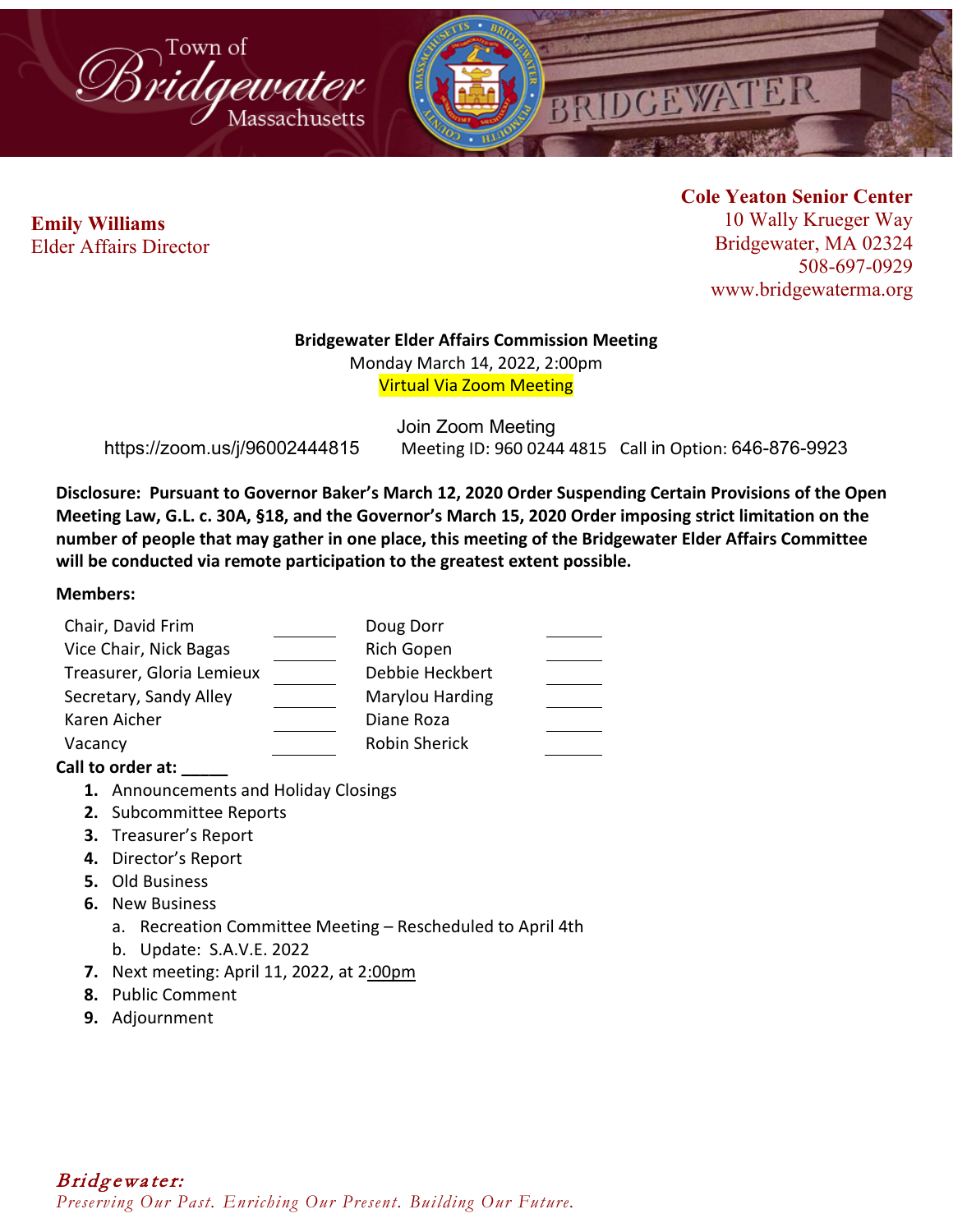

 **Emily Williams** Elder Affairs Director **Cole Yeaton Senior Center** 10 Wally Krueger Way Bridgewater, MA 02324 508-697-0929 www.bridgewaterma.org

CHAIRMAN, DAVID FRIM CALLED THE MEETING TO ORDER AT 2:05 PM (SORRY BUT AT THIS POINT I HAD FORGOTTEN ABOUT THE MEETING AND WAS NOT ON THE ZOOM MEETING - IF I MISSED SOMETHING IMPORTANT, PLEASE ADD IT IN).

DAVID SAID THAT THERE SEEMS TO BE DIFFICULTY IN GETTING STUDENT VOLUNTEERS TO HELP CLEAN UP SENIOR CITIZENS YARDS. THERE IS NO ONE AVAILABLE FROM BSU. DOUG DORR SAID MAYBE CONTACT THE THREE LIONS CLUBS IN OUR TOWN TO GET VOLUNTEERS. MAYBE EVEN BOY SCOUTS AND GIRL SCOUTS? DAVID SAID HE BOUGHT SOME SNACKS AND HANDED THEM OUT TO HIS PEOPLE ON HIS BISTRO DELIVERY ROUTE. THEY WERE VERY HAPPY TO BE ABLE TO CHOOSE SOMETHING FROM THE BAG HE OFFERED EACH PERSON AND IT KIND OF OPENED UP A CONVERSATION WITH THEM. EMILY SAID THERE WERE FUNDS TO BUY THESE LITTLE EXTRAS AND PERHAPS WE COULD OFFER THEM TO MEALS ON WHEELS CLIENTS TOO.

THERE ARE NO NEW UPDATES ON THE PORTICO. TIME IS OF THE ESSENCE IN ORDER TO KEEP OUR SLOT AVAILABLE WITH BRISTOL PLYMOUTH TECHNICAL SCHOOL BEFORE THEY MOVE ON TO ANOTHER JOB. ON A POSITIVE NOTE, THE FRENCH DOORS HAVE ARRIVED.

THE ELDER AFFAIRS COMMISSION WILL HOLD ELECTIONS FOR OFFICERS IN MARCH. BECAUSE REGINA HAS MOVED TO MIDDLEBORO SHE CAN NO LONGER SERVE ON THE SUBCOMMITTEE. DAVID IS LOOKING FOR ANOTHER MEMBER OF THE EAC TO SERVE.

TREASURER'S REPORT:

GLORIA GAVE US AN OVERVIEW OF THE HOWARD FOUNDATION GRANT FOR THE YEAR AND HOW MONIES WERE SPENT. SHE ALSO HAS A MONTHLY REPORT WITH BALANCES AND EXPENSES.

# DIRECTOR'S REPORT:

FOR YEARS WE HAVE NOT HAD ANY TREASURER'S REPORT AND NOW WE CAN CONGRATULATE GLORIA FOR A JOB WELL DONE IN PROVIDING A MONTHLY REPORT! SOMETIMES OUR PROGRAMS DO WELL AND SOMETIMES THEY DON'T. BALLROOM DANCING IS NOT GOING WELL AT THIS TIME AS FAR AS PARTICIPATION GOES, SO THE CLASS WILL BE DROPPED.

EMILY WANTED EVERYONE TO KNOW THAT ANYONE CAN DONATE ANY AMOUNT OF MONEY TO THE NEEDY SENIORS FUND. A 1000.00 DONATION WAS RECENTLY RECEIVED. COURTNEY, OUR NEW WELLNESS AND ACTIVITY DIRECTOR IS DOING REALLY GREAT. DONNA H., THE OLD COLONY MEAL SITE COORDINATOR IS KEEPING THINGS WORKING SMOOTHLY. SHE WILL BE ORGANIZING A SENIOR LUNCH PROGRAM ON

# Bridgewater:

*Preserving Our Past. Enriching Our Present. Building Our Future.*